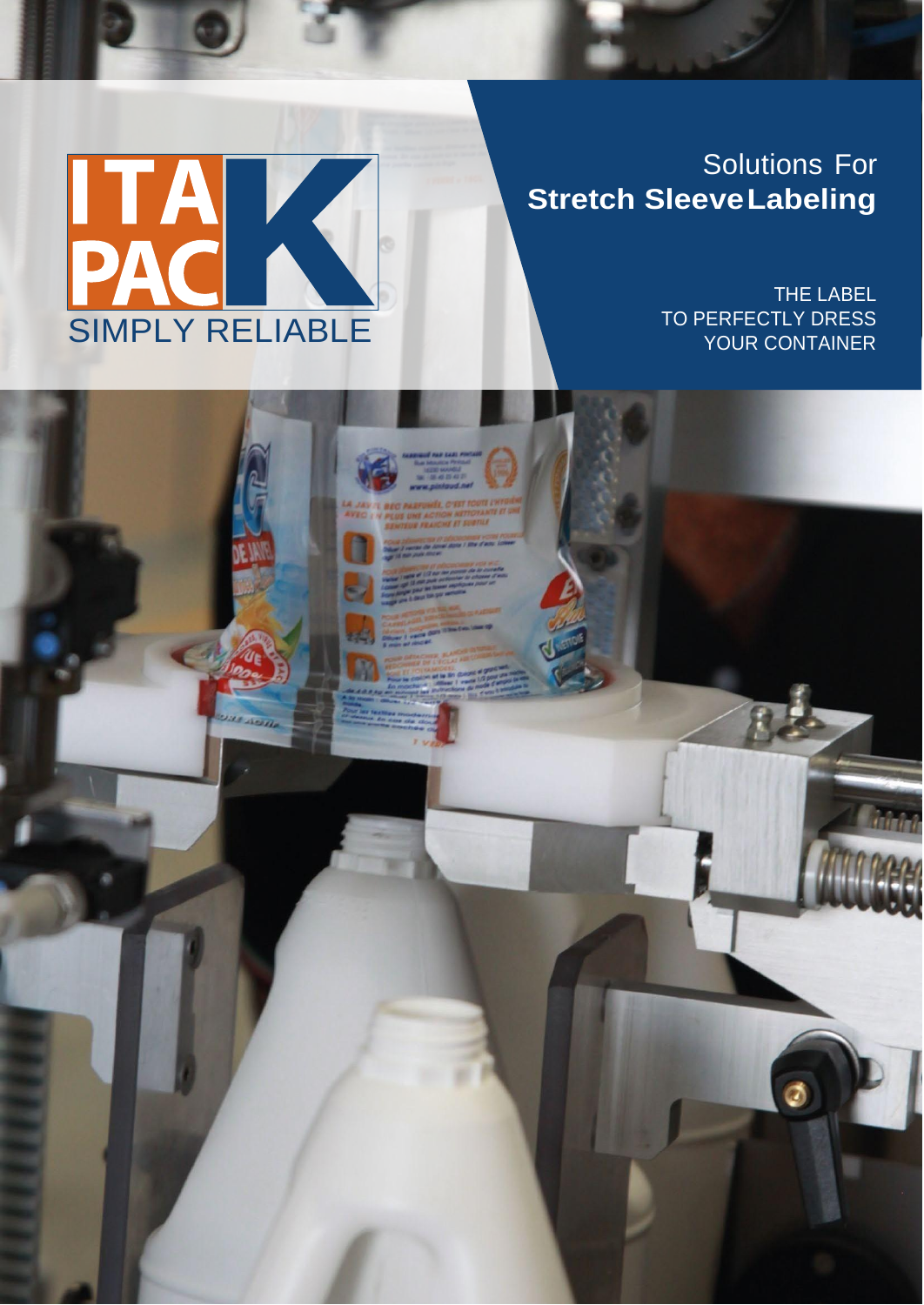

#### SIMPLY RELIABLE

### **STRETCH SLEEVE FEATURES**

The stretch sleeve label is made of a tube of linear low density polyethylene (LDPE) film with elastic properties. It allows a 360-degree **graphic coverage** with a maximum brand recognition , it does not require any glue application or heat process to fit the bottle shape **(NO glue/No heat/No steam).**  Complex shaped containers can be decorated seeing the sleeve **conforms tightly to the shape**.

In addition the film is able to expand or contract with the container always fitting the flush and also useful to stabilize and counteract bottle distortion. It is ideal for squeezable bottles and carbonated beverages.

The stretch sleeve offers a great external **agents resistance** avoiding the damage typical on containers when using traditional labels. They are **moisture-proof** and a high resistance to light and temperature for **long lasting shelf appeal.**

On some containers, seen the particular humid conditions, the stretch sleeve results an excellent labeling choice. An increased flexibility and reduced storage costs are experienced on the reusable containers (e.g. metal barrel) where several possible decorations are possible. It is a perfect labeling choice for containers (e.g. detergent, oil, chemicals) where the great resistance to external agents is a must.

#### **LABEL PRINTING**

10-colors flexographic printing on clear or opaque film, specialty and metallic inks, coating or lamination that protects the printing against friction and runs. An high graphics impact is obtained offering colors and line screen to manage the choose and increase the final. On clear film a "no label look" sleeve is available for a special bottle brand. Surface and reverse printing is available to protect the label from spray or leakage. An extended printing area permits to get a high level of regulatory requirement .

### **Why choosing a stretch labeling?**

- The lightest & Most sustainable sleeve label The ECO-FRIENDLY decoration
- 
- Reduced Carbon Footprint **Carbon Footprint Accord Particle 1** Figh efficiency process
- 
- 
- Energy SAVING **Improves RECYCLING Process** 
	-
- Mono material packaging on HDPE bottles . Easy removal from PET bottles (PET sinks LDPE floats)



Ideal for squeezable containers NO pleat formation or bubbles 360° graphic display Conforms tightly to the shape and counteract container's distortion Reverse printing protects graphics Resistant to moisture and temperature changes Long life shelf appeal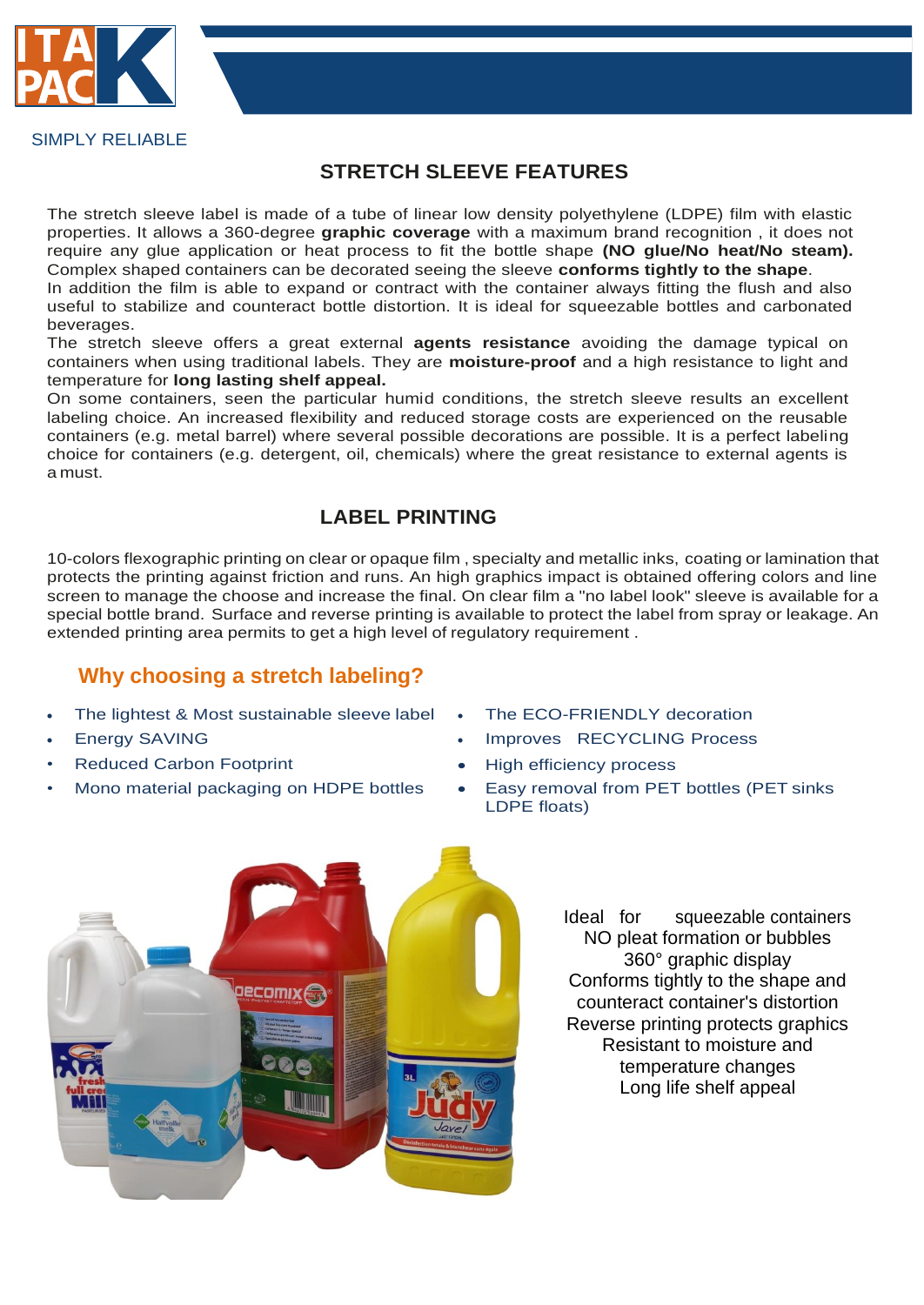

#### SIMPLY RELIABLE

## **TECHNICAL FEATURES AND PERFORMANCES**

The containers are labelled in continuous mode by one (KSL50/100), two (KSL200) or three ((KSL300) in-line applying heads, each one synchronised with the bottle's transport conveyor.

The sleeve application cycle is tailored to the specific container format to be worked. The grippers path, accurately tracks the bottles' flow so to optimize each format cycle thus increasing the efficiency and reliability of the machine.

Each couple of mechanical grippers (one couple for each applying head) carries out the application of the sleeve by gripping the open tubular and pulling it by its two bottom edges along the container.

The releasing of the sleeve in the desired position is fully adjustable. It is possible to obtain a high precision in the positioning of the sleeves and a complete determination on the orientation of the sleeve on the bottle. The adoption of a fully servomotor driven technology allows for high performances and the highest flexibility on format changeover. ITAPACK adopts the state-of-the art technology on multiple axis control available on the market (A&B, Semens).

Key points of the ITAPACK in-line stretch sleeve labeling:

**Accessibility** the machine is fully accessible in order to facilitate and shorter cleaning & maintenance operation

*Clamp's stroke* is managed by servomotors, therefore it is possible to design a specific path of the sleeve application clamp per each format to be worked

*Flexibility on different format sizes* All the format changeover parts are designed for fast and toolless operation

*Bottle's pocket conveyor* to allow for the positive transport of the bottles

The sleeve can be applied on a wide range of containers : PET,PE,PVC, HDPE, glass, metal barrels, drums etc. , either wet or dry, empty or filled , covering a range of production speed from 1500 to 16.000 container per hour.

| <b>Models</b>     | KSL25  | <b>KSL50</b> | <b>KSL100</b> | <b>KSL200</b> | <b>KSL300</b> |
|-------------------|--------|--------------|---------------|---------------|---------------|
| Capacity<br>(BPM) | 25 bpm | 50 bpm       | 60/80 bpm     | 120/160 bpm   | 180/280 bpm   |

The machine speed must be verified according to the container's size&shape.